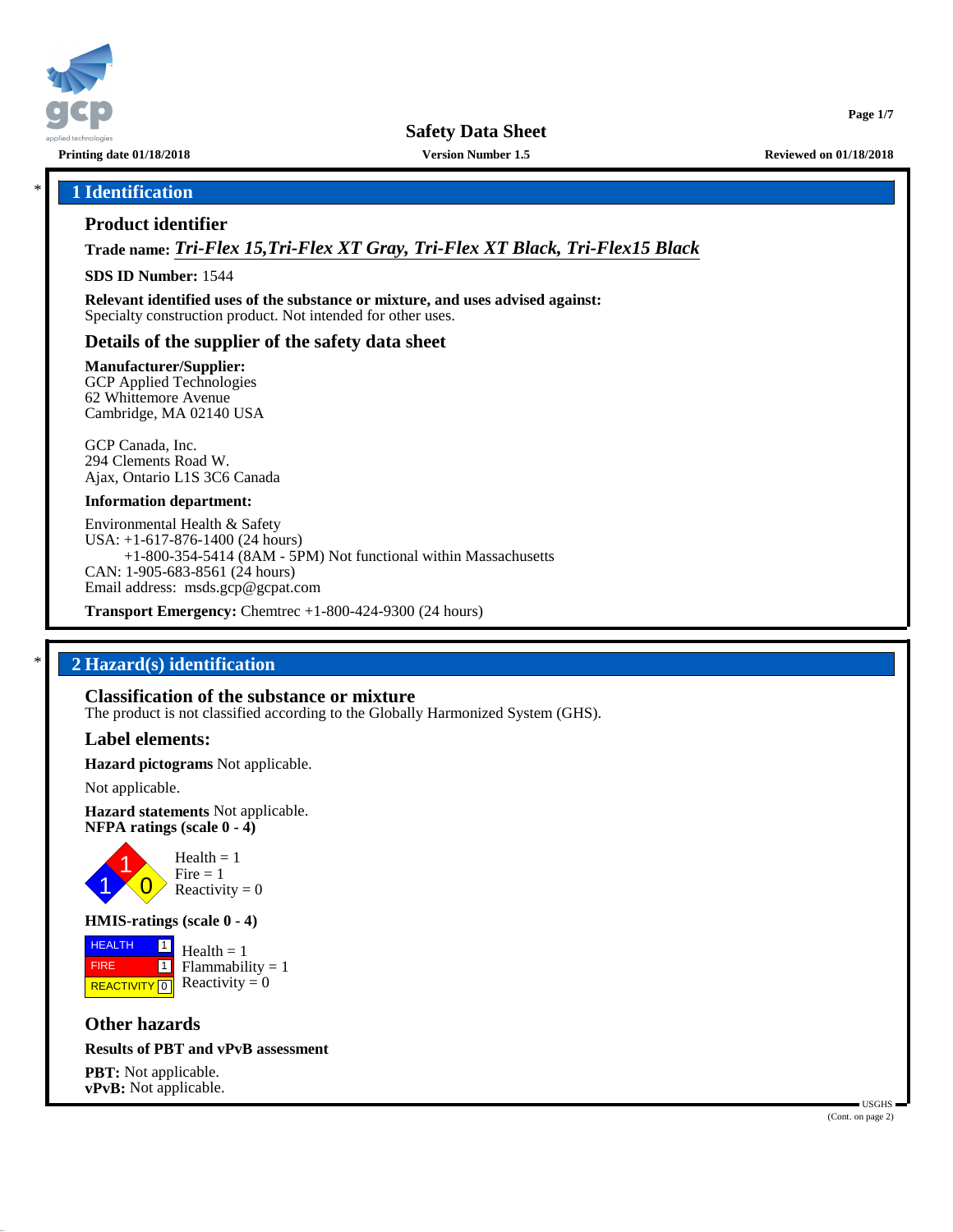# **Trade name:** *Tri-Flex 15,Tri-Flex XT Gray, Tri-Flex XT Black, Tri-Flex15 Black*

#### (Cont. from page 1)

**Page 2/7**

# **3 Composition/information on ingredients**

#### **Chemical characterization: Mixture**

**Hazardous components:** Not applicable.

#### **4 First-aid measures**

#### **Description of first aid measures**

**General information:** Get medical advice/attention if you feel unwell.

**After inhalation:** Due to the physical nature of this product adverse effects are not likely.

After skin contact: Due to the physical nature of this product adverse effects are not likely.

**After eye contact:** Due to the physical nature of this product adverse effects are not likely.

**After swallowing:**

Do NOT induce vomiting.

Due to physical nature of this product, ingestion is not likely.

#### **Information for doctor:**

**Most important symptoms and effects, both acute and delayed** No further relevant information available.

**Indication of any immediate medical attention and special treatment needed** No further relevant information available.

# **5 Fire-fighting measures**

**Special hazards arising from the substance or mixture** No further relevant information available.

**Additional information** Collect contaminated fire fighting water separately. It must not enter the sewage system.

# \* **6 Accidental release measures**

## **Personal precautions, protective equipment and emergency procedures**

Wear protective equipment. Keep unprotected persons away.

#### **Reference to other sections**

See Section 7 for information on safe handling.

See Section 8 for information on personal protection equipment.

See Section 13 for disposal information.

## \* **7 Handling and storage**

#### **Precautionary Measures :**

Always use Fall Protection Systems when working on roofs. May be slippery when wet or dusty or covered with frost, ice or snow. Never walk on product that has not been securely fastened to the roof deck. Use roof jacks, toe boards or storage platforms secured to the underlying roof deck to Prevent slippage of stored roofing materials. Stay well away from power lines and be sure that neither your body nor equipment has contact with them. On steep pitched roof surfaces, roof jacks and planks must be used to stand on. Follow ladder safety standards and codes. Never leave scraps, wrappers or other debris scattered over the roof.

FOR PROFESSIONAL USE ONLY. KEEP OUT OF CHILDREN'S REACH.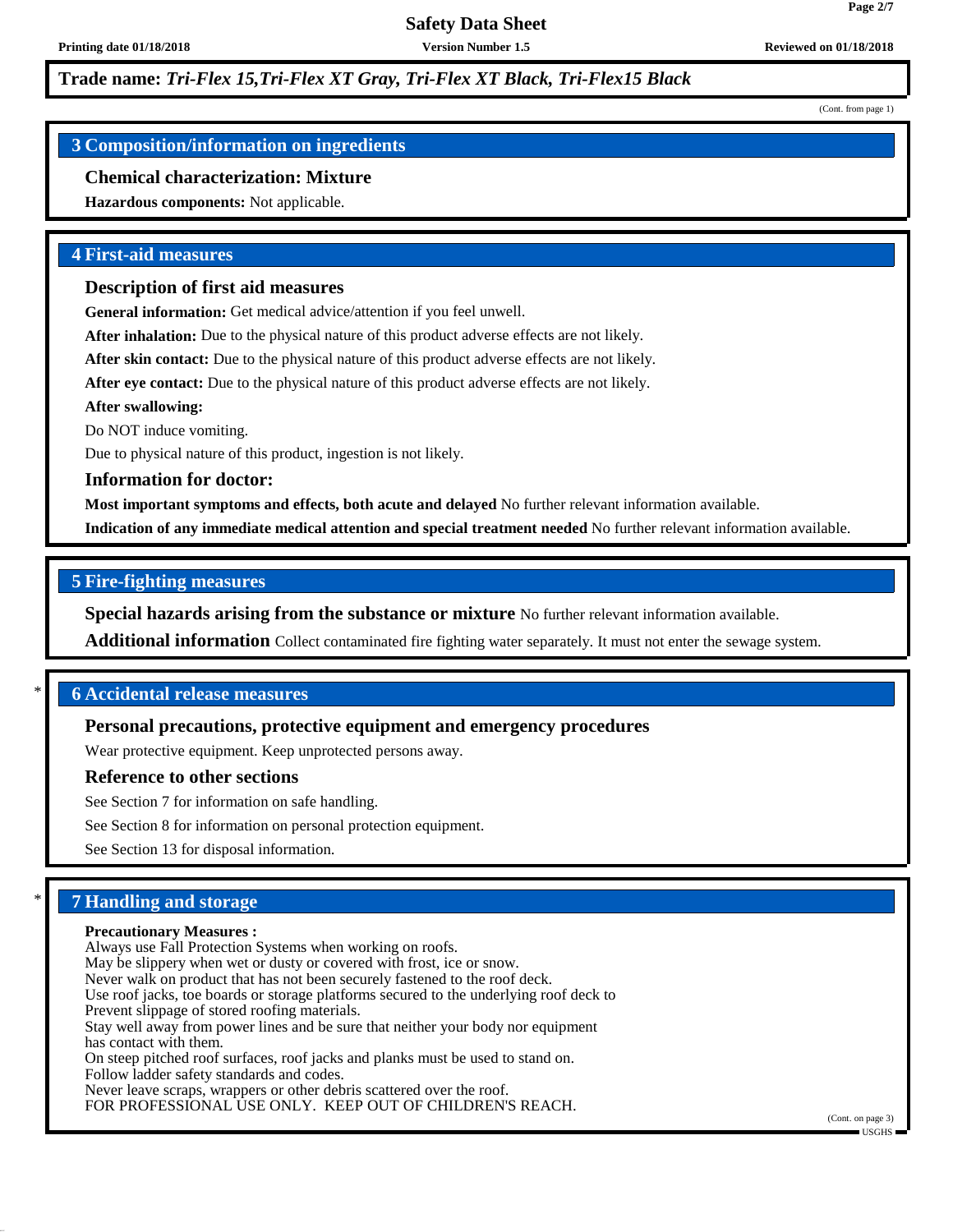# **Safety Data Sheet**

#### **Printing date 01/18/2018 Version Number 1.5 Reviewed on 01/18/2018**

# **Trade name:** *Tri-Flex 15,Tri-Flex XT Gray, Tri-Flex XT Black, Tri-Flex15 Black*

# **Handling:**

**Precautions for safe handling** Open and handle receptacle with care.

# **Conditions for safe storage, including any incompatibilities**

**Storage:**

**Information about storage in one common storage facility:** No special measures required.

**Further information about storage conditions:** Keep receptacle tightly sealed.

**Specific end use(s)** No further relevant information available.

# \* **8 Exposure controls/personal protection**

**Additional information about design of technical systems:** No further data; see item 7.

### **Control parameters**

#### **Components with limit values that require monitoring at the workplace:**

The product does not contain any relevant quantities of materials with critical values that have to be monitored at the workplace.

**Additional information:** The lists that were valid during the creation were used as basis.

#### **Exposure controls**

#### **Personal protective equipment:**

#### **General protective and hygienic measures:**

Avoid contact with the eyes and skin.

The usual precautionary measures for handling chemicals should be followed.

#### **Breathing equipment:**

Control exposure to ingredients with workplace control parameters if mentioned above. If no ingredients are listed, respiratory protection is generally not required.

If exposure limits are listed and may be exceeded, use approved respiratory protective equipment and filter type appropriate for the listed ingredients. (NIOSH, CEN, etc.).

**Protection of hands:** Not required.

**Eye protection:** Safety glasses

#### **Body protection:**

Protective work clothing

Use personal protective equipment as required.

Take off contaminated clothing.

# **9 Physical and chemical properties**

## **Information on basic physical and chemical properties**

| <b>General Information</b>          |                                    |
|-------------------------------------|------------------------------------|
| Appearance:                         |                                    |
| Form:                               | Solid                              |
| Color:                              | According to product specification |
| Odor:                               | Characteristic                     |
| Odor threshold:                     | Not determined.                    |
| $pH-value$ (~):                     | Not applicable.                    |
| <b>Change in condition</b>          |                                    |
| <b>Melting point/Melting range:</b> | Undetermined.                      |
|                                     | (0.000)                            |

on page 4) USGHS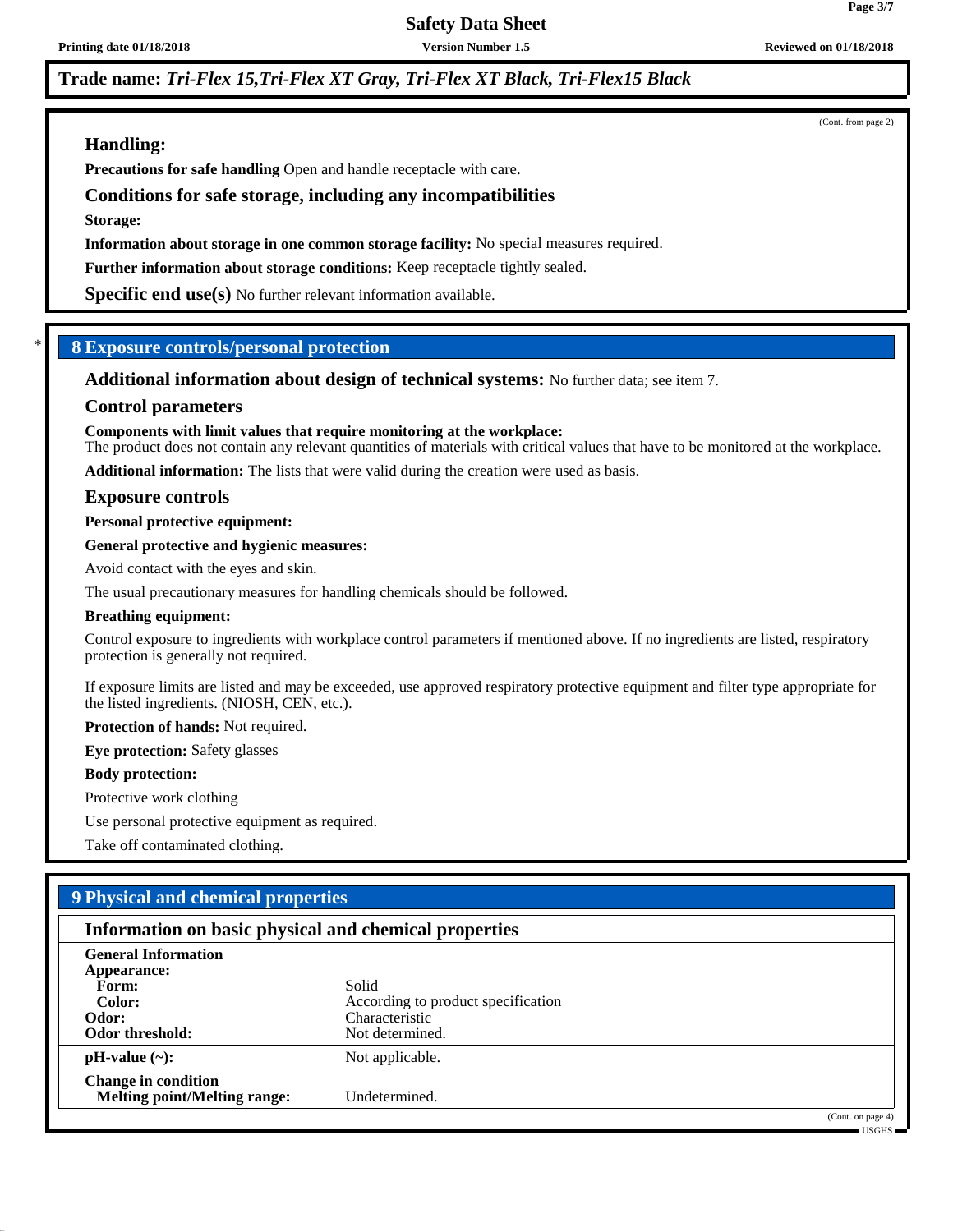# **Safety Data Sheet**

# **Trade name:** *Tri-Flex 15,Tri-Flex XT Gray, Tri-Flex XT Black, Tri-Flex15 Black*

|                                       | (Cont. from page 3)                                      |  |
|---------------------------------------|----------------------------------------------------------|--|
| <b>Boiling point/Boiling range:</b>   | Undetermined.                                            |  |
| <b>Flash point:</b>                   | Not applicable.                                          |  |
| <b>Flammability (solid, gaseous):</b> | Not determined.                                          |  |
| <b>Ignition temperature:</b>          | Undetermined.                                            |  |
| <b>Decomposition temperature:</b>     | Not determined.                                          |  |
| Auto igniting:                        | Product is not self-igniting.                            |  |
| Danger of explosion:                  | Product does not present an explosion hazard.            |  |
| <b>Explosion limits:</b>              |                                                          |  |
| Lower:                                | Not determined.                                          |  |
| <b>Upper:</b>                         | Not determined.                                          |  |
| <b>VOC Content (max):</b>             | Not determined.                                          |  |
| Vapor pressure:                       | Not applicable.                                          |  |
| Density: $(\sim)$                     | Not determined.                                          |  |
| <b>Relative density</b>               | Not determined.                                          |  |
| <b>Vapor density</b>                  | Not applicable.                                          |  |
| <b>Evaporation</b> rate               | Not applicable.                                          |  |
| Solubility in / Miscibility with      |                                                          |  |
| Water:                                | Not miscible or difficult to mix.                        |  |
|                                       | Partition coefficient (n-octanol/water): Not determined. |  |
| Viscosity:                            |                                                          |  |
| Dynamic:                              | Not applicable.                                          |  |
| Kinematic:                            | Not applicable.                                          |  |
| Molecular weight                      | Not applicable.                                          |  |
| <b>Other information</b>              | No further relevant information available.               |  |

# **10 Stability and reactivity**

**Reactivity** Stable under normal conditions.

**Chemical stability**

**Thermal decomposition:** No decomposition if used according to specifications.

**Possibility of hazardous reactions** No dangerous reactions known.

**Conditions to avoid** No further relevant information available.

**Incompatible materials:** No further relevant information available.

**Hazardous decomposition products:** Carbon monoxide and carbon dioxide

# **11 Toxicological information**

**Information on toxicological effects**

**Acute toxicity:**

**Primary irritant effect:**

**on the skin:** No irritating effect expected

**on the eye:** No irritating effect expected

**inhalation:** No irritating effect expected

(Cont. on page 5) USGHS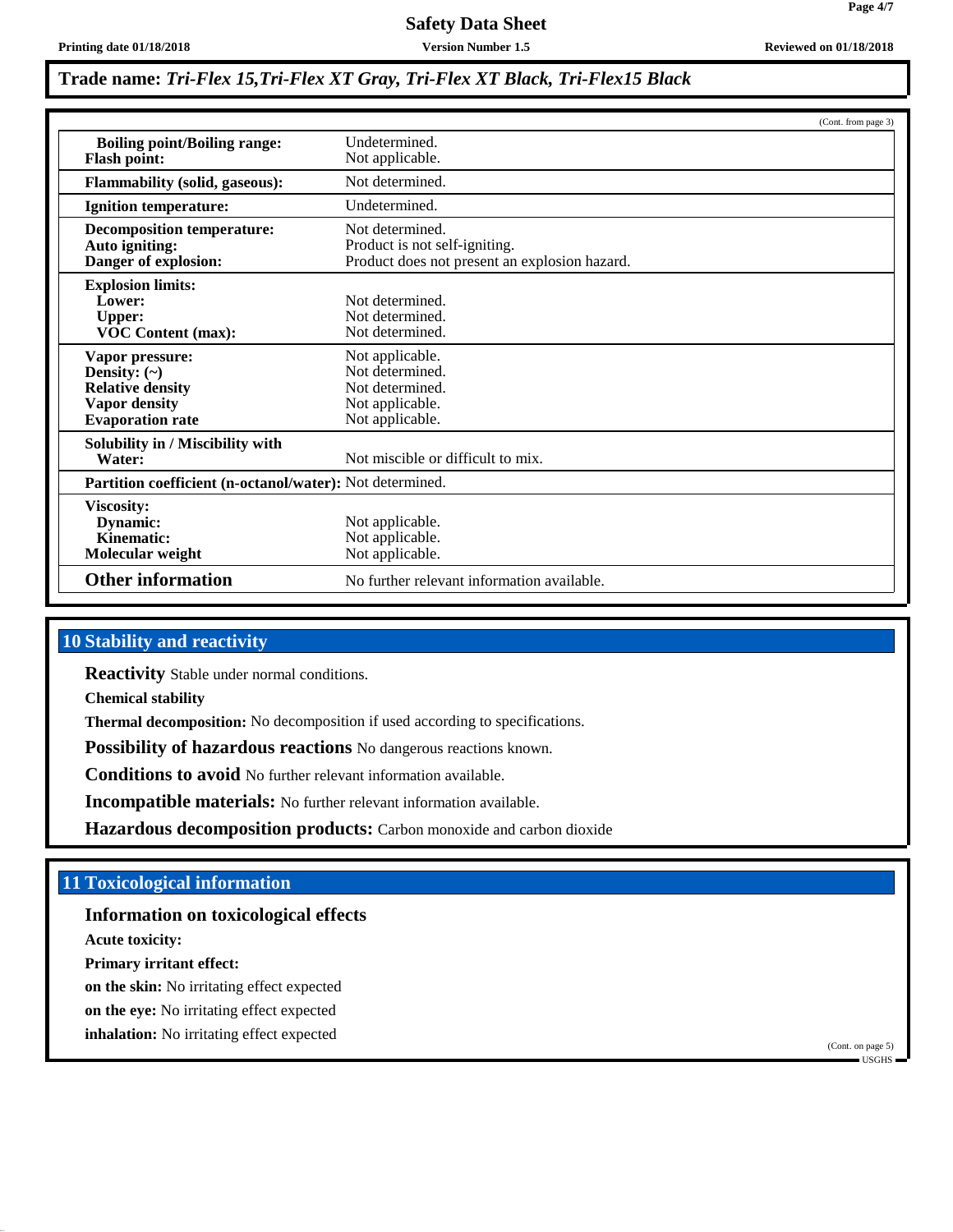## **Printing date 01/18/2018 Version Number 1.5 Reviewed on 01/18/2018**

**Trade name:** *Tri-Flex 15,Tri-Flex XT Gray, Tri-Flex XT Black, Tri-Flex15 Black*

(Cont. from page 4)

**Additional toxicological information:**

**Carcinogenic categories**

**IARC (International Agency for Research on Cancer) Human Carcinogenicity:**

**Group 1- Positive, Group 2A- Probable, Group 2B- Possible, Group 3- Not Classifiable**

None of the ingredients is listed.

**NTP (National Toxicology Program)**

**K–Known to be carcinogenic, R–May reasonably be anticipated to be carcinogenic**

None of the ingredients is listed.

**OSHA-Ca (Occupational Safety & Health Administration)**

None of the ingredients is listed.

# **12 Ecological information**

# **Toxicity**

**Aquatic toxicity:** No further relevant information available.

**Persistence and degradability** No further relevant information available.

### **Behavior in environmental systems:**

**Bioaccumulative potential** No further relevant information available.

**Mobility in soil** No further relevant information available.

# **Additional ecological information:**

**General notes:** Not known to be hazardous to water.

# **Results of PBT and vPvB assessment**

**PBT:** Not applicable. **vPvB:** Not applicable.

**Other adverse effects** No further relevant information available.

# **13 Disposal considerations**

# **Disposal methods:**

**Recommendation:**



Must not be disposed of together with household garbage. Do not allow product to reach sewage system.

# **Uncleaned packagings:**

**Recommendation:** Dispose of contents/container in accordance with local/regional/national/international regulations.

| $*$ | <b>14 Transport information</b>            |                 |                                    |
|-----|--------------------------------------------|-----------------|------------------------------------|
|     | <b>UN-Number</b><br>DOT, IMDG, IATA        | Not applicable. |                                    |
|     | UN proper shipping name<br>DOT, IMDG, IATA | Not applicable. |                                    |
|     |                                            |                 | (Cont. on page 6)<br><b>TISGHS</b> |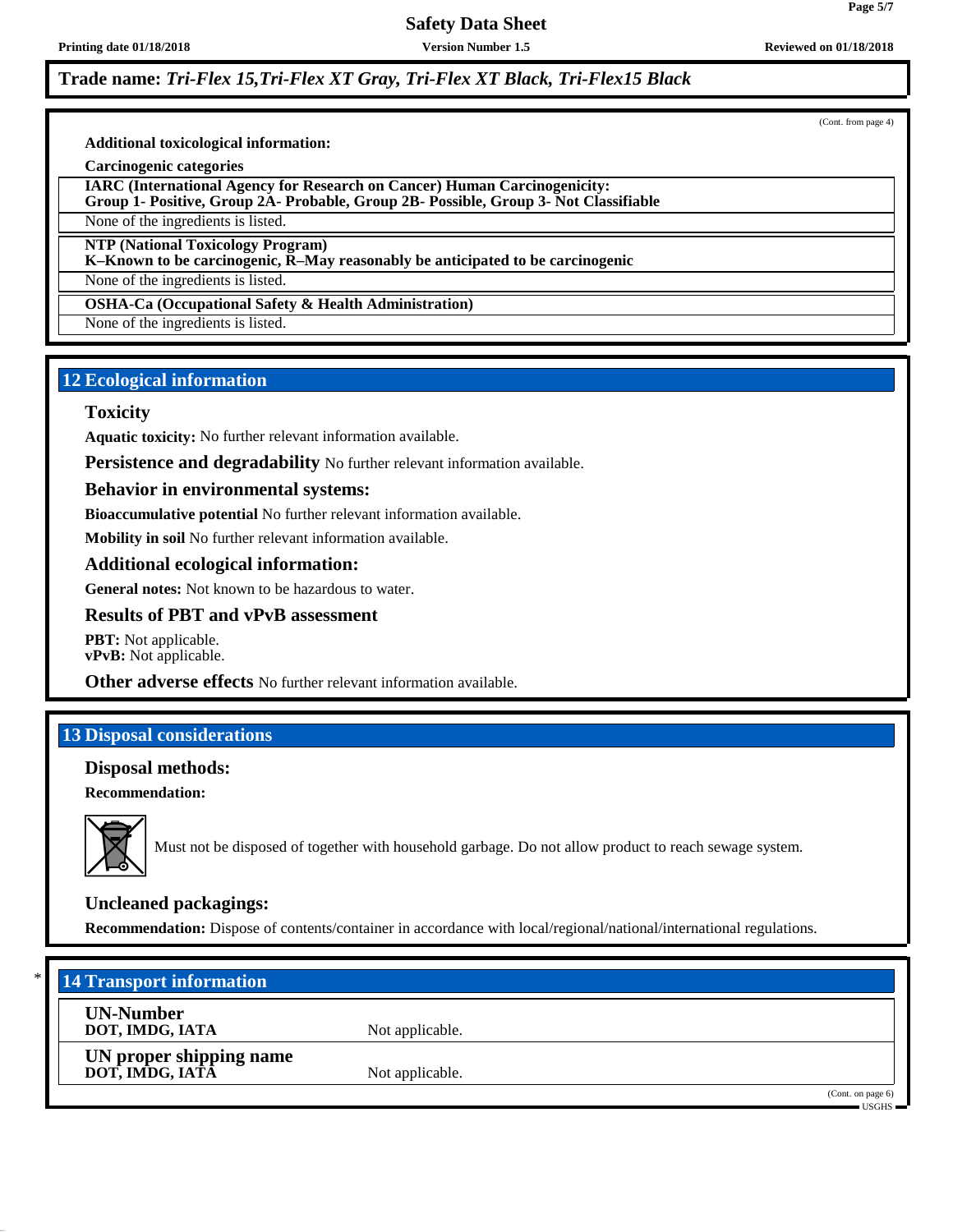**Printing date 01/18/2018 Version Number 1.5 Reviewed on 01/18/2018**

**Page 6/7**

# **Trade name:** *Tri-Flex 15,Tri-Flex XT Gray, Tri-Flex XT Black, Tri-Flex15 Black*

|                                                                                                                 |                 | (Cont. from page 5) |
|-----------------------------------------------------------------------------------------------------------------|-----------------|---------------------|
| <b>Transport hazard class(es)</b>                                                                               |                 |                     |
| DOT, IMDG, IATA<br><b>Class</b>                                                                                 | Not applicable. |                     |
| <b>Packing group</b><br>DOT, IMDG, IATA                                                                         | Not applicable. |                     |
| <b>Environmental hazards:</b><br><b>Marine pollutant:</b>                                                       | N <sub>o</sub>  |                     |
| <b>Special precautions for user</b>                                                                             | Not applicable. |                     |
| <b>Transport/Additional information:</b> Not classified as a dangerous good for transport by road, rail or air. |                 |                     |
| <b>DOT</b><br><b>Remarks:</b>                                                                                   | Not Regulated.  |                     |
| <b>UN</b> "Model Regulation":                                                                                   | Not applicable. |                     |

# **15 Regulatory information**

| <b>SARA (Superfund Amendments and Reauthorization Act)</b>                                                                                                                                 |
|--------------------------------------------------------------------------------------------------------------------------------------------------------------------------------------------|
| Section 302/304 (extremely hazardous substances):                                                                                                                                          |
| None of the ingredients is listed.                                                                                                                                                         |
| Section 313 Reportable Ingredients (Chemicals present below reporting threshold are exempt):                                                                                               |
| None of the ingredients is listed.                                                                                                                                                         |
| <b>North America Chemical Inventory Status</b>                                                                                                                                             |
| <b>TSCA (Toxic Substances Control Act - United States):</b>                                                                                                                                |
| All ingredients are listed or exempt from listing unless otherwise noted below.                                                                                                            |
| <b>CEPA</b> (Canadian DSL):                                                                                                                                                                |
| All ingredients are listed or exempt from listing unless otherwise noted below.                                                                                                            |
| <b>Right to Know Ingredient Disclosure:</b>                                                                                                                                                |
| Polyolefin Coated Sheet                                                                                                                                                                    |
| California Proposition 65: (Substances <0.1% unless noted in Section 3)                                                                                                                    |
| <b>Chemicals known to cause cancer:</b>                                                                                                                                                    |
| None of the ingredients is listed.                                                                                                                                                         |
| Chemicals known to cause reproductive toxicity for females:                                                                                                                                |
| None of the ingredients is listed.                                                                                                                                                         |
| Chemicals known to cause reproductive toxicity for males:                                                                                                                                  |
| None of the ingredients is listed.                                                                                                                                                         |
| Chemicals known to cause developmental toxicity:                                                                                                                                           |
| None of the ingredients is listed.                                                                                                                                                         |
| <b>Carcinogenicity Categories</b>                                                                                                                                                          |
| <b>TLV-ACGIH (THE American Conference of Governmental Industrial Hygienists)</b>                                                                                                           |
| Human Carcinogen - A1 Confirmed, A2 Suspected, A3 Unknown Relevance, A4 Not Classifiable                                                                                                   |
| None of the ingredients is listed.                                                                                                                                                         |
| NIOSH-Cancer (National Institute for Occupational Safety and Health)                                                                                                                       |
| None of the ingredients is listed.                                                                                                                                                         |
| Volatile Organic Compounds (VOC) reported per the Emission Standards.<br>If no g/L value is provided this product is not subject to above standard.<br>$\blacksquare$ USGHS $\blacksquare$ |